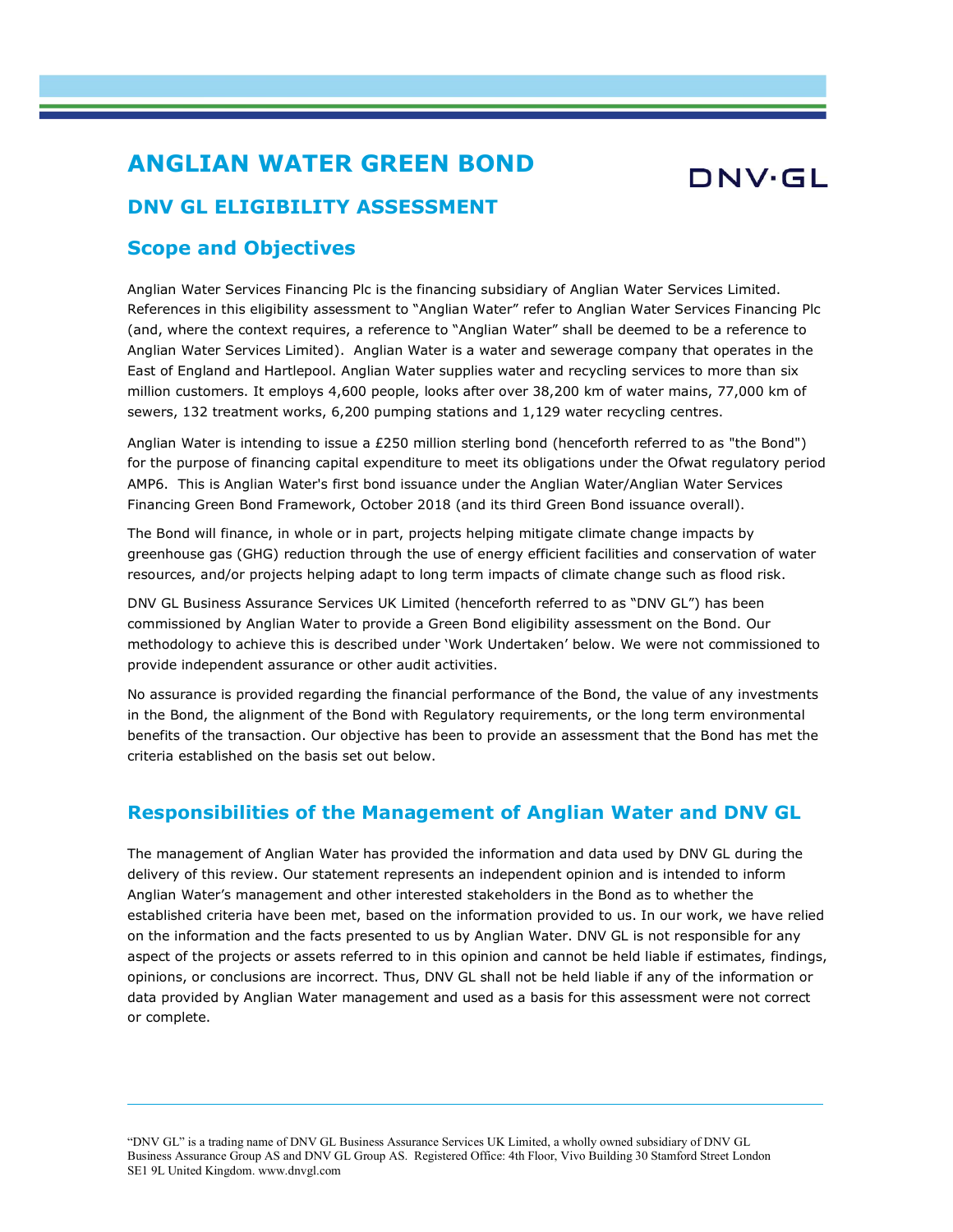Page 2 of 11

# DNV·GL

## Basis of DNV GL's opinion

We have adapted our green bond eligibility assessment methodology to create an Anglian Water specific Green Bond Eligibility Assessment Protocol (henceforth referred to as "Protocol") - see Schedule 2. Our Protocol includes a set of suitable criteria that can be used to underpin DNV GL's opinion. The overarching principle behind the criteria is that a green bond should "enable capital-raising and investment for new and existing projects with environmental benefits".

As per our Protocol, the criteria against which the Bond has been reviewed are grouped under the four Principles:

- **Principle One: Use of Proceeds**. The Use of Proceeds criteria are guided by the requirement that an issuer of a green bond must use the funds raised to finance eligible activities. The eligible activities should produce clear environmental benefits.
- Principle Two: Process for Project Evaluation and Selection. The Project Evaluation and Selection criteria are guided by the requirements that an issuer of a green bond should outline the process it follows when determining eligibility of an investment using Green Bond proceeds, and outline any impact objectives it will consider.
- **Principle Three: Management of Proceeds.** The Management of Proceeds criteria are guided by the requirements that a green bond should be tracked within the issuing organization, that separate portfolios should be created when necessary and that a declaration of how unallocated funds will be handled should be made.
- **Principle Four: Reporting**. The Reporting criteria are quided by the recommendation that at least annual reporting to the bond investors should be made of the use of bond proceeds and that quantitative and/or qualitative performance indicators should be used, where feasible.

### Work undertaken

Our work constitutes a high-level review of the available information, based on the understanding that this information was provided to us by Anglian Water in good faith. We have not performed an audit or other tests to check the veracity of the information provided to us. The work undertaken to form our opinion included:

- Review and update of the Anglian Water specific protocol, adapted to the purpose of the Bond, as described above and in Schedule 2 to this Assessment;
- Assessment of documentary evidence provided by Anglian Water on the Bond and supplemented by a high-level desktop research. These checks refer to current assessment best practices and standards methodology;
- Interviews with Anglian Water management, site visits and review of relevant documentation and evidence related to the criteria of the Protocol;
- Documentation of findings against each element of the criteria. Our opinion as detailed below is a summary of these findings.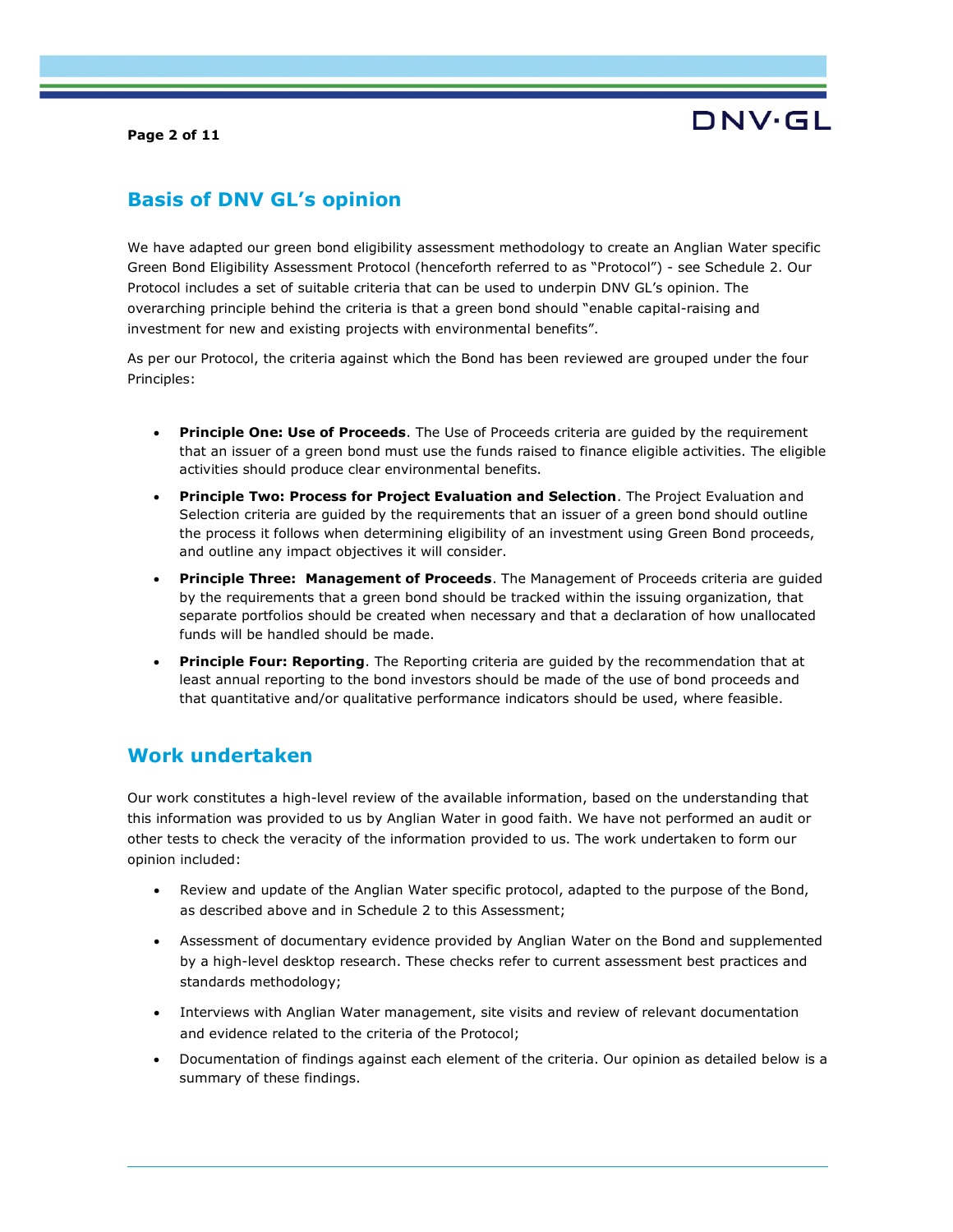#### Page 3 of 11



### Findings and DNV GL's opinion

DNV GL's findings are listed below:

#### 1. Principle One: Use of Proceeds.

Anglian Water intends to provide institutional investors with the opportunity to invest in a Green Bond to finance parts of the environmental investments made through their Asset Management Plan for the period 2015-2020. Anglian Water intends to use the proceeds to invest in an Eligible Green Portfolio, as defined by the 2018 Anglian Water/Anglian Water Services Financing Green Bond Framework for green bonds.

The 2018 Anglian Water/Anglian Water Services Financing Green Bond Framework has declared the eligible green bond categories to be:

- Sustainable water management projects with a reduced climate footprint; and
- Sustainable water recycling projects with a reduced climate footprint.

Schedule 1 provides further information.

DNV GL concludes that these categories fall within a defined category of sustainable water and wastewater management (including sustainable infrastructure for clean and/or drinking water, wastewater treatment, sustainable urban drainage systems and river training and other forms of flooding mitigation) of the Green Bond Principles 2018.

Evidence was also provided to demonstrate that the investment will also contribute to Anglian Water's "10 Outcomes" currently reported in the Annual Integrated Report.

#### 2. Principle Two: Process for Project Evaluation and Selection.

The list of selected Eligible Green Projects within the Green Bond Portfolio will be dynamic and change over time depending on the investment and expenditure priorities of Anglian Water. Anglian Water has a strict and robust governance processes for investments. This process includes risk identification, solution selection and carbon reduction calculations through monitoring, decision and delivery milestones, and is set out in the 2018 Anglian Water/Anglian Water Services Financing Green Bond Framework.

The key metrics considered in the Governance Framework embodied carbon, changes in operational carbon and changes in power consumption. It is expected that these will include projects achieving carbon reduction from the Company's internal agreed baseline, which is subject to PAS2080 certification. For example; large infrastructure projects, sustainable abstraction schemes, river restoration projects, work on the natural environment program and significant energy saving schemes.

DNV GL has reviewed the evidence and can confirm that the Eligible Green Project categories and governance framework for project selection meets the eligibility criteria defined by Anglian Water in the Bond documentation, including the 2018 Anglian Water/Anglian Water Services Financing Green Bond Framework. Anglian Water has clearly defined the process by which it will allocate funds to Eligible Green Projects and described the key metrics used as well as the governance team responsible for selecting projects. DNV GL note that this is derived from Anglian Water's existing mature governance process that ensures the efficient, sustainable and effective solution is selected for capital expenditure.

DNV GL also reviewed Anglian Water's approach to ensuring there is no duplication of funding across Bonds and can confirm a robust project tagging system is in place to ensure this does not happen.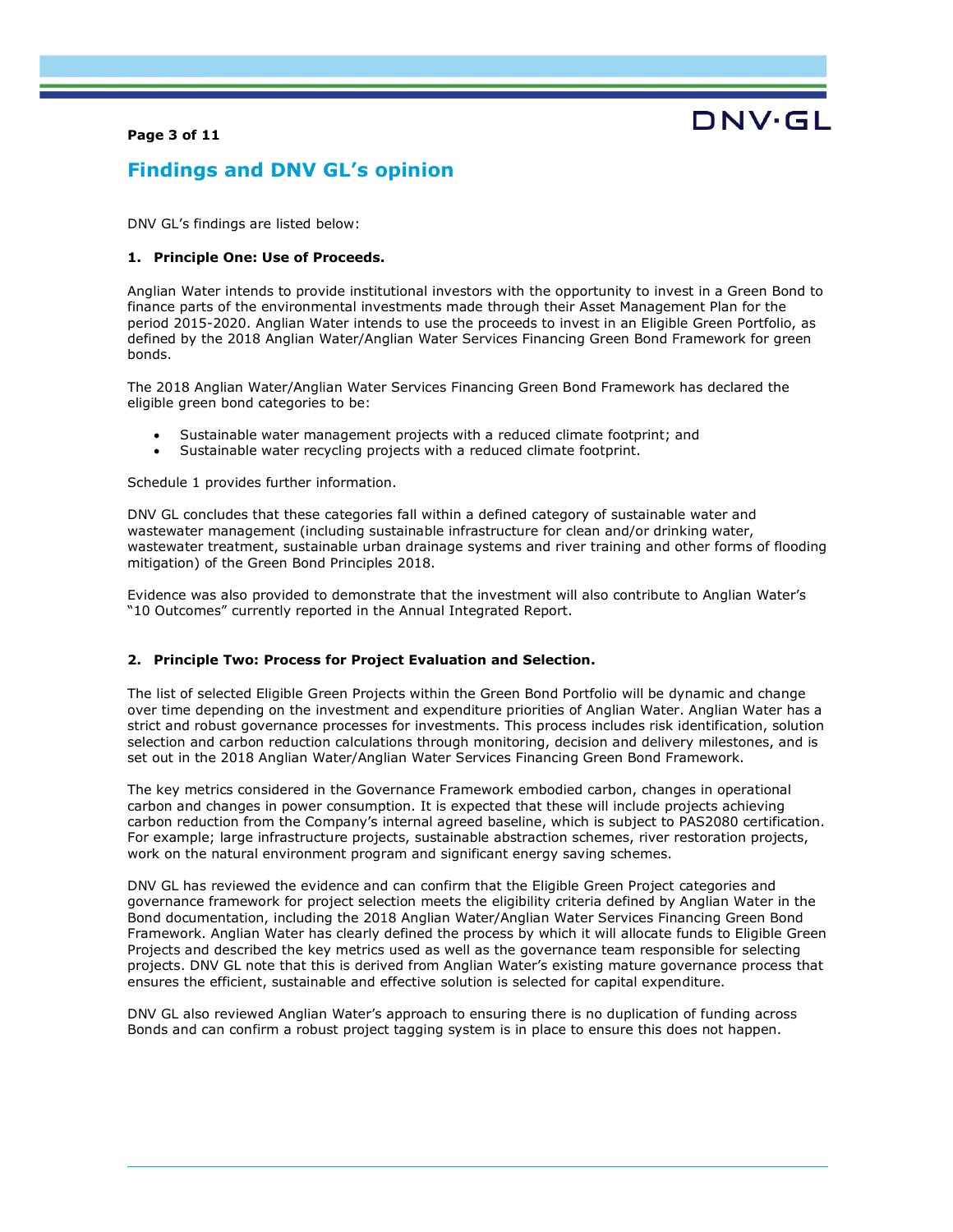#### Page 4 of 11

# DNV·GL

#### 3. Principle Three: Management of Proceeds.

DNV GL has reviewed evidence showing how Anglian Water plans to trace the proceeds from the bond, from the time of issuance to the time of disbursement. The 2018 Anglian Water/Anglian Water Services Financing Green Bond Framework includes a description of the functions and teams responsible for the tracking. The funds raised from the Bond will be paid to its Capex Bank account. Funds will be transferred to the Payments account matching the amount of investments and expenditures for the relevant Eligible Green Portfolio. DNV GL can confirm Anglian Water will also maintain a healthy buffer of investments and expenditures over green funding.

#### 4. Principle Four: Reporting.

DNV GL can confirm Anglian Water will report on the use of proceeds within one year from the date of a Green Bond issuance and annually thereafter, until the proceeds have been fully allocated, and as necessary thereafter in the event of material developments. The information reported on will include insights into the total amount of the eligible investments and expenditures, the savings /mitigation of embodied and operational carbon measured across the Eligible Green projects within the Eligible Green Portfolio and the balance of unallocated cash and/or cash equivalent still held by the Issuer. Anglian Water may also report on indicators associated with sustainable water and wastewater management. To further monitor progress, DNV GL can confirm Anglian Water has also set targets for each of the "10 Outcomes" and 32 Outcome Delivery Incentives which will also be reported on annually through the Annual Integrated Report.

On the basis of the information provided by Anglian Water and the work undertaken, it is DNV GL's opinion that the Bond meets the criteria established in the Protocol and that it is aligned with the stated definition of green bonds within the Green Bond Principles 2018.

#### for DNV GL Business Assurance Services UK Limited

London, 10<sup>th</sup> October 2018

Shamhdalder

Shaun Walden Principal Consultant and Project Director DNV GL – Business Assurance

Douglas Farquhar Principal Consultant and Reviewer DNV GL – Business Assurance

#### About DNV GL

Driven by our purpose of safeguarding life, property and the environment, DNV GL enables organisations to advance the safety and sustainability of their business. Combining leading technical and operational expertise, risk methodology and in-depth industry knowledge, we empower our customers' decisions and actions with trust and confidence. We continuously invest in research and collaborative innovation to provide customers and society with operational and technological foresight.

With our origins stretching back to 1864, our reach today is global. Operating in more than 100 countries, our 16,000 professionals are dedicated to helping customers make the world safer, smarter and greener.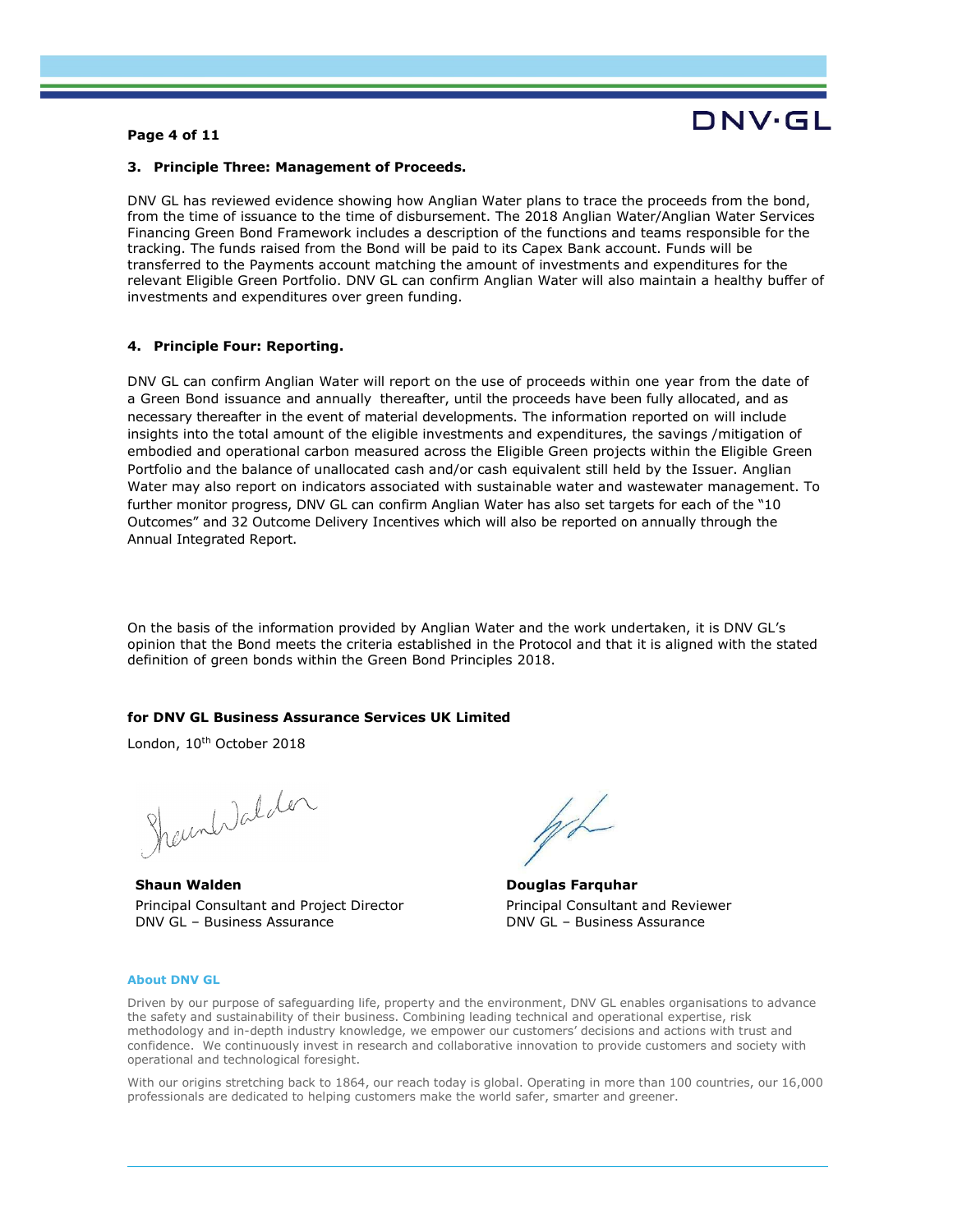#### Page 5 of 11

#### **DNV·GL** 1 SCHEDULE 1: DESCRIPTION OF CATEGORIES TO BE FINANCED THROUGH BOND

| <b>Eligible Green Categories</b>                                          | <b>Use of Proceeds</b>                                                                                                                                                                            |
|---------------------------------------------------------------------------|---------------------------------------------------------------------------------------------------------------------------------------------------------------------------------------------------|
| Sustainable Water Management Projects with a reduced climate<br>footprint | Investments in water management projects with a reduced<br>climate footprint:<br>Capital Maintenance;<br>Enhanced Service Level: and additional standby<br>generation;<br>Growth (Supply Demand); |
|                                                                           | Quality.                                                                                                                                                                                          |
| Sustainable Water Recycling Projects with a reduced climate<br>footprint  | Investments in water recycling projects with a reduced climate<br>footprint:<br>Capital Maintenance;                                                                                              |
|                                                                           | Enhanced Service Level;<br>Growth (Supply Demand);<br>Quality.                                                                                                                                    |

Project Selection Quantification Criteria: Projects achieving a carbon reduction from the Company's internal agreed baseline, which is the subject to PAS2080 certification. For example, large infrastructure projects, sustainable abstraction schemes, river restoration projects, work on the natural environment program and significant energy saving schemes.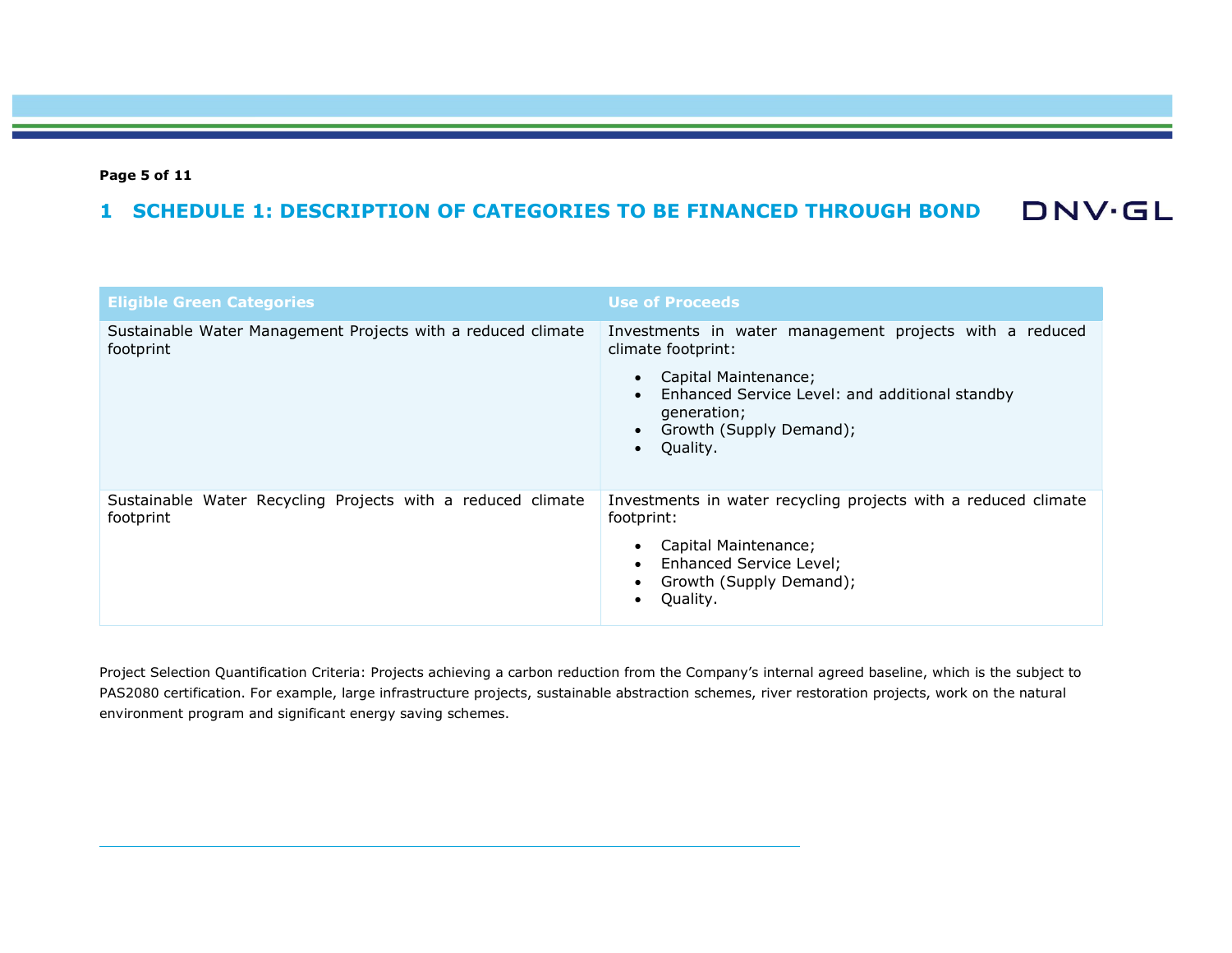### Page 6 of 11

## 2 SCHEDULE 2: ANGLIAN WATER - SPECIFIC GREEN BOND ELIGIBILITY ASSESSMENT D NV·GL **PROTOCOL**

### 1. Use of Proceeds

| Ref.           | <b>Criteria</b>                | <b>Requirements</b>                                                                                                                                                                                                                       | <b>Work Undertaken</b>                                                                                                                                                                                                                                                                                                                                                 | <b>DNV GL Findings</b>                                                                                                               |
|----------------|--------------------------------|-------------------------------------------------------------------------------------------------------------------------------------------------------------------------------------------------------------------------------------------|------------------------------------------------------------------------------------------------------------------------------------------------------------------------------------------------------------------------------------------------------------------------------------------------------------------------------------------------------------------------|--------------------------------------------------------------------------------------------------------------------------------------|
| 1a             | Type of<br>bond                | The bond must fall in one of the<br>following categories, as defined<br>by the Green Bond Principles:<br>Green Use of Proceeds Bond<br>Green Use of Proceeds<br>Revenue Bond<br>Green Project Bond<br>$\bullet$<br>Green Securitized Bond | In addition to reviewing the evidence below, we<br>interviewed senior managers within Anglian<br>Water.<br>Evidence reviewed:<br>Termsheet v.3<br>$\bullet$<br>Anglian Water/Anglian Water Services<br>$\bullet$<br>Financing Green Bond Framework, October<br>2018                                                                                                    | The Anglian Water Green Bond falls within the<br>category of a Green Use of Proceeds Bond.                                           |
| 1 <sub>b</sub> | Green<br>Project<br>Categories | The cornerstone of a Green<br>Bond is the utilization of the<br>proceeds of the bond which<br>should be appropriately<br>described in the legal<br>documentation for the security.                                                        | In addition to reviewing the evidence below, we<br>interviewed senior managers within Anglian<br>Water.<br>Evidence reviewed:<br>Termsheet v.3<br>$\bullet$<br>Anglian Water/Anglian Water Services<br>$\bullet$<br>Financing Green Bond Framework, October<br>2018<br>Anglian Water/Anglian Water Green Bond<br>Framework and Accreditation Presentation<br>July 2017 | conclude<br>that the legal<br>documentation<br>We<br>confirms<br>the<br>utilization<br>proceeds is<br>0f<br>appropriately described. |
| 1 <sub>c</sub> | Environmen<br>tal benefits     | All designated Green Project<br>categories should provide clear<br>environmentally sustainable                                                                                                                                            | In addition to reviewing the evidence below, we<br>interviewed senior managers within Anglian<br>Water.                                                                                                                                                                                                                                                                | The evidence reviewed gives us the opinion that<br>the designated Green Project categories do                                        |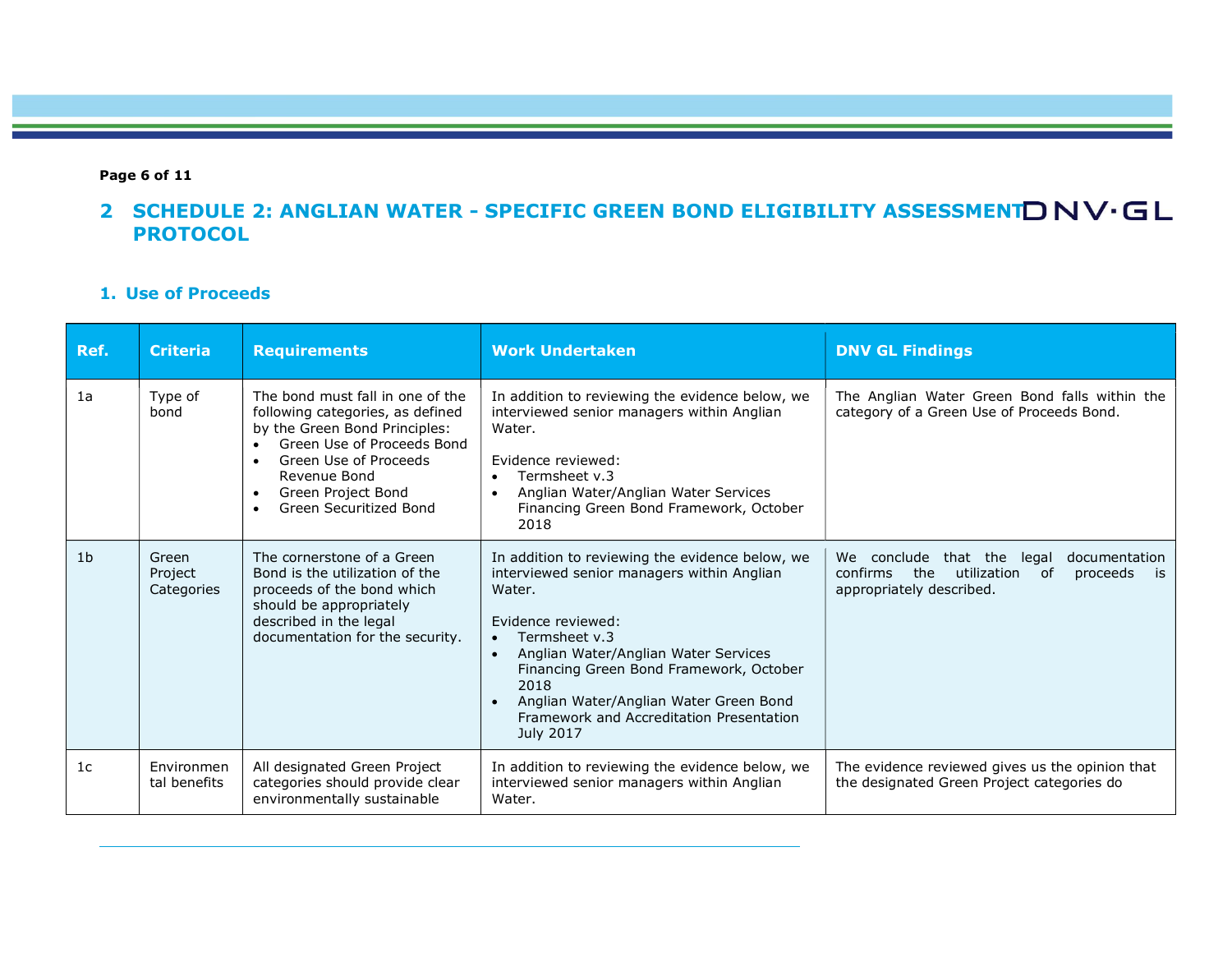### Page 7 of 11

| Ref. | <b>Criteria</b> | <b>Requirements</b>                                                                  | <b>Work Undertaken</b>                                                                                                                                                                                                        | <b>DNV GL Findings</b>                                                                                                                                                                                                                                |
|------|-----------------|--------------------------------------------------------------------------------------|-------------------------------------------------------------------------------------------------------------------------------------------------------------------------------------------------------------------------------|-------------------------------------------------------------------------------------------------------------------------------------------------------------------------------------------------------------------------------------------------------|
|      |                 | benefits, which, where feasible,<br>will be quantified or assessed by<br>the issuer. | Evidence reviewed:<br>Termsheet v.3<br>Anglian Water/Anglian Water Services<br>Financing Green Bond Framework, October<br>2018<br>Review of Anglian Water's PAS2080 -<br>Carbon management in infrastructure<br>certification | provide clear environmentally sustainable<br>benefits.<br>In addition, eligibility criteria demonstrate that<br>the Green Project categories provide clear<br>environmental benefits and the thresholds of<br>selection are within reasonable limits. |

### 2. Process for Project Selection and Evaluation

| Ref. | <b>Criteria</b>                    | <b>Requirements</b>                                                                                                                                                                                                                                                                                                                                                                                                                                        | <b>Work Undertaken</b>                                                                                                                                                                                                                                                                                                                                                                                                | <b>DNV GL Findings</b>                                                                                                                                                                                                                                                                                                                                                                                              |
|------|------------------------------------|------------------------------------------------------------------------------------------------------------------------------------------------------------------------------------------------------------------------------------------------------------------------------------------------------------------------------------------------------------------------------------------------------------------------------------------------------------|-----------------------------------------------------------------------------------------------------------------------------------------------------------------------------------------------------------------------------------------------------------------------------------------------------------------------------------------------------------------------------------------------------------------------|---------------------------------------------------------------------------------------------------------------------------------------------------------------------------------------------------------------------------------------------------------------------------------------------------------------------------------------------------------------------------------------------------------------------|
| 2a   | Investment-<br>decision<br>process | The issuer of a Green Bond<br>should outline the decision-<br>making process it follows to<br>determine the eligibility of<br>projects using Green Bond<br>proceeds. This includes, without<br>limitation:<br>• A process to determine how<br>the projects fit within the<br>eligible Green Projects<br>categories identified in the<br>Green Bond Principles;<br>• The criteria making the<br>projects eligible for using the<br>Green Bond proceeds; and | In addition to reviewing the evidence below,<br>we interviewed senior managers within Anglian<br>Water.<br>Evidence reviewed:<br>Termsheet v.3<br>Anglian Water/Anglian Water Services<br>Financing Green Bond Framework, October<br>2018<br>SAP extract to Excel<br>Filenote September 2018<br>$\bullet$<br>Review of Anglian Water's PAS2080 -<br>$\bullet$<br>Carbon management in infrastructure<br>certification | The evidence reviewed clearly outlines the<br>decision-making process and gives us the<br>opinion that the designated Green Projects will<br>meet the environmental sustainability objectives.<br>DNV GL also reviewed Anglian Water's approach<br>to ensuring there is no duplication of funding<br>across Bonds and can confirm a robust project<br>tagging system is in place to ensure this does<br>not happen. |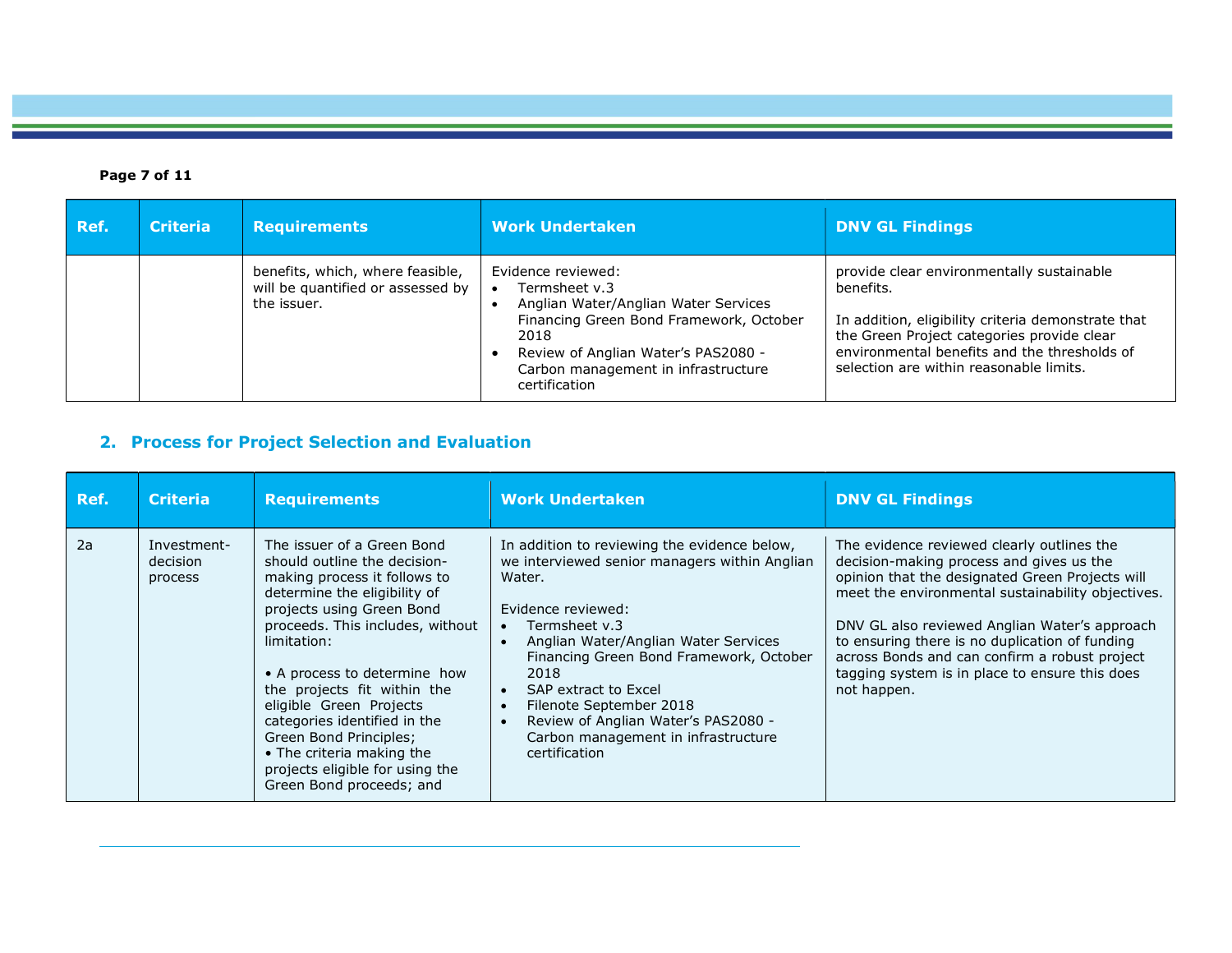### Page 8 of 11

| Ref.           | <b>Criteria</b>                                                        | <b>Requirements</b>                                                                                                                                                                                                                                                                       | <b>Work Undertaken</b>                                                                                                                                                                                                                                                                                                                                                                                                                                                                                                                                                                                                                                           | <b>DNV GL Findings</b>                                                                                                                                                                                                           |
|----------------|------------------------------------------------------------------------|-------------------------------------------------------------------------------------------------------------------------------------------------------------------------------------------------------------------------------------------------------------------------------------------|------------------------------------------------------------------------------------------------------------------------------------------------------------------------------------------------------------------------------------------------------------------------------------------------------------------------------------------------------------------------------------------------------------------------------------------------------------------------------------------------------------------------------------------------------------------------------------------------------------------------------------------------------------------|----------------------------------------------------------------------------------------------------------------------------------------------------------------------------------------------------------------------------------|
|                |                                                                        | • The environmental<br>sustainability objectives                                                                                                                                                                                                                                          |                                                                                                                                                                                                                                                                                                                                                                                                                                                                                                                                                                                                                                                                  |                                                                                                                                                                                                                                  |
| 2 <sub>b</sub> | Issuer's<br>environmental<br>and social and<br>governance<br>framework | In addition to information<br>disclosed by an issuer on its<br>Green Bond process, criteria<br>and assurances, Green Bond<br>investors may also take into<br>consideration the quality of the<br>issuer's overall framework and<br>performance regarding<br>environmental sustainability. | In addition to reviewing the evidence below,<br>we interviewed senior managers within Anglian<br>Water.<br>Evidence reviewed:<br>Termsheet v.3<br>$\bullet$<br>Anglian Water/Anglian Water Services<br>$\bullet$<br>Financing Green Bond Framework, October<br>2018<br>Anglian Water/Anglian Water Services<br>$\bullet$<br>Financing Green Bond Framework and<br>Accreditation Presentation July<br>2017Anglian Water's Annual Integrated<br>Report 2018<br>Anglian Water's "Love Every Drop"<br>$\bullet$<br>strategy<br>Anglian Water's Greenhouse Gas Annual<br>$\bullet$<br>Emissions Report 2017<br>CEMARS disclosure and certificate 2018-19<br>$\bullet$ | We conclude that, from the information provided,<br>Anglian Water's approach to managing<br>environmental sustainability is in line with the<br>objective of the Green Bond and Anglian Water's<br>material issues reflect this. |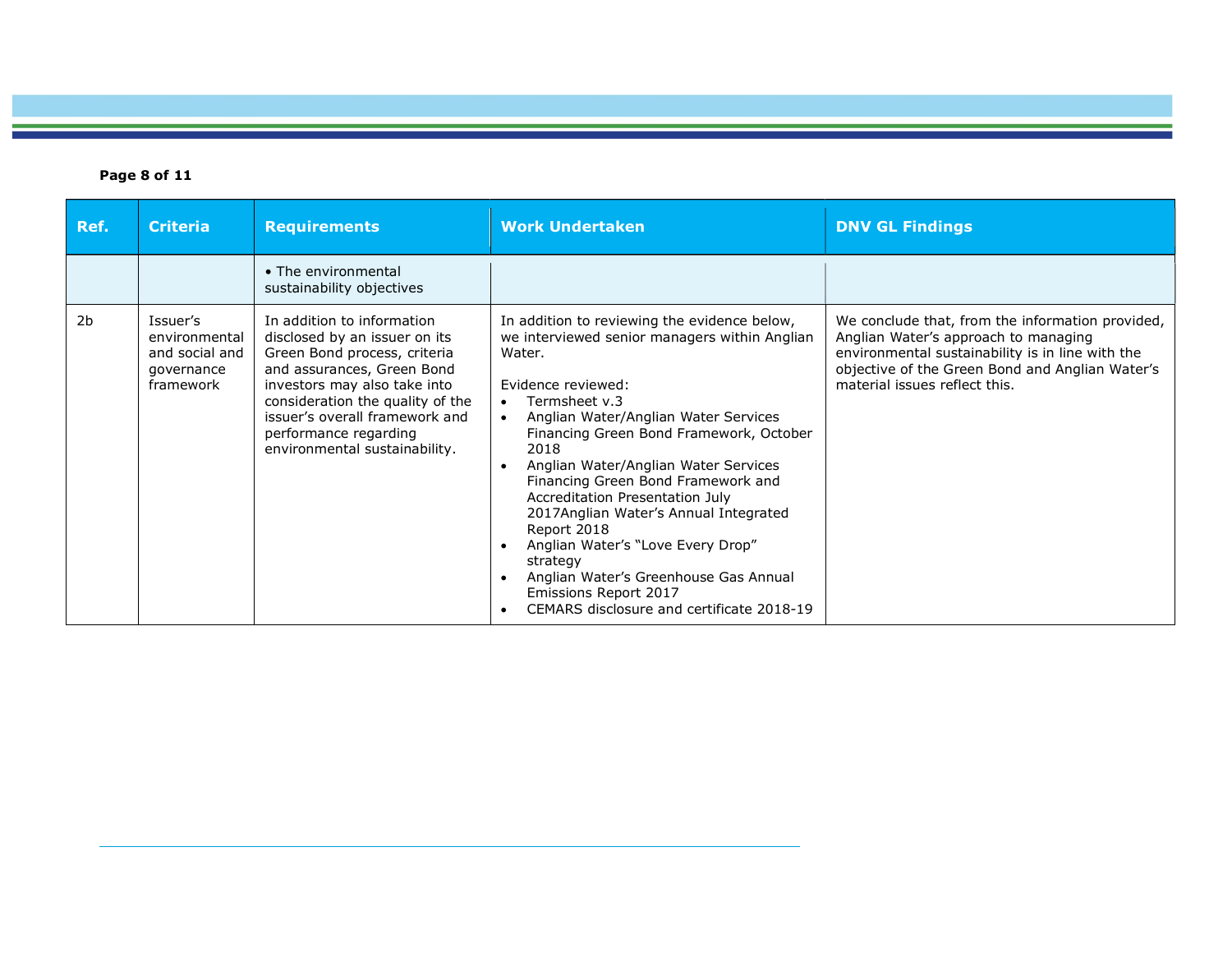Page 9 of 11

# DNV·GL

### 3. Management of Proceeds

| Ref.           | <b>Criteria</b>       | <b>Requirements</b>                                                                                                                                                                                                                                                                                                          | <b>Work Undertaken</b>                                                                                                                                                                                                                                              | <b>DNV GL Findings</b>                                                                                                                  |
|----------------|-----------------------|------------------------------------------------------------------------------------------------------------------------------------------------------------------------------------------------------------------------------------------------------------------------------------------------------------------------------|---------------------------------------------------------------------------------------------------------------------------------------------------------------------------------------------------------------------------------------------------------------------|-----------------------------------------------------------------------------------------------------------------------------------------|
| 3a             | Tracking<br>procedure | The net proceeds of Green<br>Bonds should be credited to a<br>sub-account, moved to a sub-<br>portfolio or otherwise tracked<br>by the issuer in an appropriate<br>manner and attested to by a<br>formal internal process that will<br>be linked to the issuer's lending<br>and investment operations for<br>Green Projects. | In addition to reviewing the evidence below,<br>we interviewed senior managers within<br>Anglian Water.<br>Evidence reviewed:<br>Termsheet v.3<br>$\bullet$<br>Anglian Water/Anglian Water Services<br>$\bullet$<br>Financing Green Bond Framework,<br>October 2018 | We found that the Anglian Water Green Bond<br>will be tracked in an appropriate manner and<br>attested to by a formal internal process. |
| 3 <sub>b</sub> | Tracking<br>procedure | So long as the Green Bonds are<br>outstanding, the balance of the<br>tracked proceeds should be<br>periodically reduced by amounts<br>matching eligible green<br>investments or loan<br>disbursements made during<br>that period.                                                                                            | In addition to reviewing the evidence below,<br>we interviewed senior managers within<br>Anglian Water.<br>Evidence reviewed:<br>Termsheet v.3<br>$\bullet$<br>Anglian Water/Anglian Water Services<br>$\bullet$<br>Financing Green Bond Framework,<br>October 2018 | We conclude that there is a clear process in place<br>for the tracking of the balance taking into<br>account disbursements.             |
| 3c             | Temporary<br>holdings | Pending such investments or<br>disbursements to eligible Green<br>Projects, the issuer should<br>make known to investors the<br>intended types of temporary<br>investment instruments for the                                                                                                                                | In addition to reviewing the evidence below,<br>we interviewed senior managers within<br>Anglian Water.<br>Evidence reviewed:<br>Termsheet v.3<br>$\bullet$                                                                                                         | We conclude that Anglian Water has in place a<br>segregated investment portfolio consisting of<br>cash to use as temporary investments. |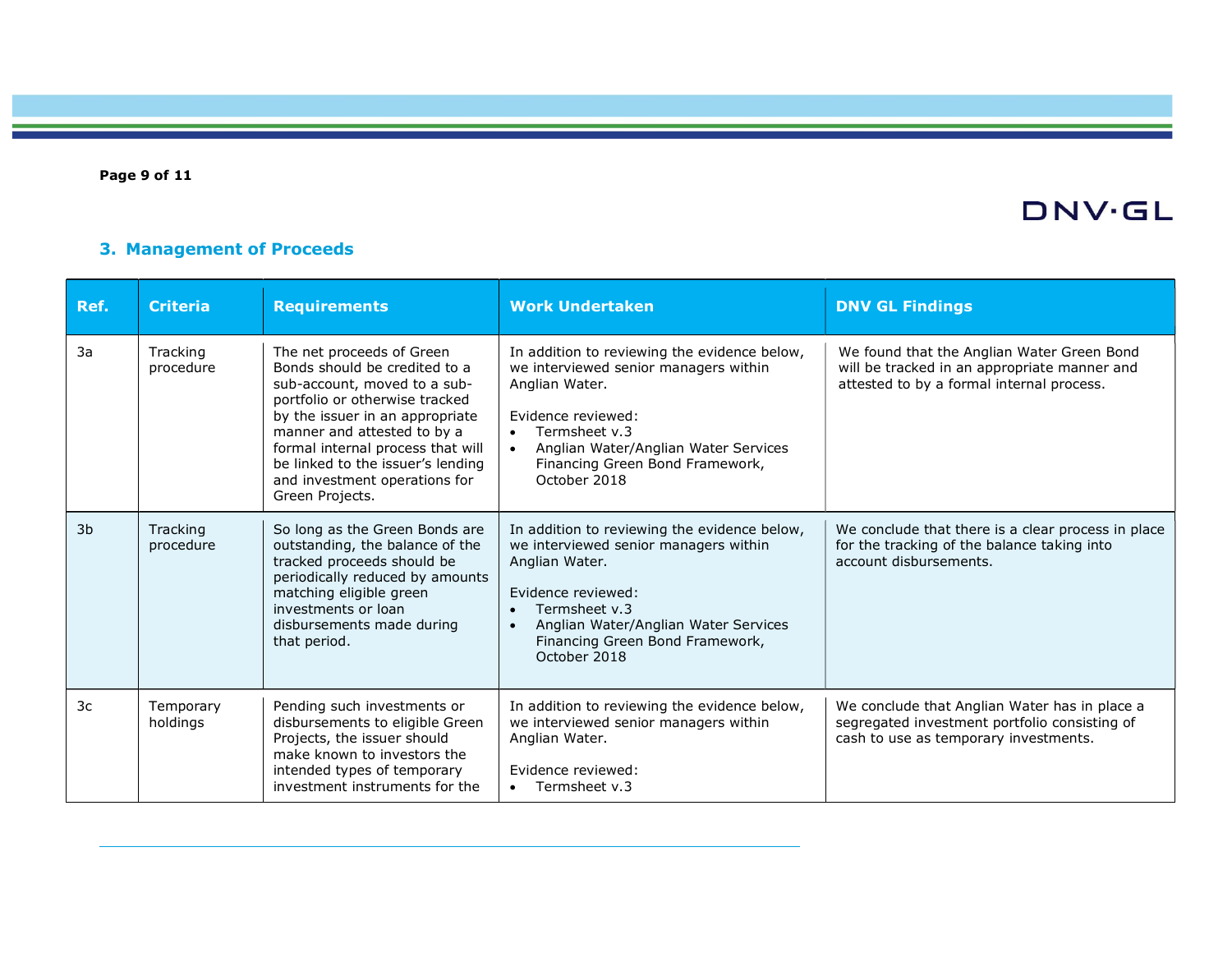### Page 10 of 11

| Ref. | <b>Criteria</b>            | <b>Requirements</b>                                                                                                                                     | <b>Work Undertaken</b>                                                                                                                                                                                                                    | <b>DNV GL Findings</b>                                                                                                                                                                                                             |
|------|----------------------------|---------------------------------------------------------------------------------------------------------------------------------------------------------|-------------------------------------------------------------------------------------------------------------------------------------------------------------------------------------------------------------------------------------------|------------------------------------------------------------------------------------------------------------------------------------------------------------------------------------------------------------------------------------|
|      |                            | balance of unallocated<br>proceeds.                                                                                                                     | Anglian Water/Anglian Water Services<br>Financing Green Bond Framework,<br>October 2018                                                                                                                                                   |                                                                                                                                                                                                                                    |
| 3d   | Over-<br>collateralisation | The issuer shall demonstrate<br>that the value of the bond is<br>smaller than or equal to the<br>financing needs of the eligible<br>nominated projects. | In addition to reviewing the evidence below,<br>we interviewed senior managers within<br>Anglian Water.<br>Evidence reviewed:<br>Termsheet v.3<br>Anglian Water/Anglian Water Services<br>Financing Green Bond Framework,<br>October 2018 | We can confirm Anglian Water has committed to<br>maintain a healthy buffer of investments and<br>expenditures, and will ensure the quantum of<br>spend is no less than investments in the Eligible<br>Green Portfolio at any time. |

## 4. Reporting

| Ref. | <b>Criteria</b>         | <b>Requirements</b>                                                                                                                                                                                                                                                                                                                                                                                                   | <b>Work Undertaken</b>                                                                                                                                                                                                                                                                   | <b>DNV GL Findings</b>                                                                                                                                                                                                                                                                                                                                                                         |
|------|-------------------------|-----------------------------------------------------------------------------------------------------------------------------------------------------------------------------------------------------------------------------------------------------------------------------------------------------------------------------------------------------------------------------------------------------------------------|------------------------------------------------------------------------------------------------------------------------------------------------------------------------------------------------------------------------------------------------------------------------------------------|------------------------------------------------------------------------------------------------------------------------------------------------------------------------------------------------------------------------------------------------------------------------------------------------------------------------------------------------------------------------------------------------|
| 4a   | Periodical<br>reporting | In addition to reporting on the use<br>of proceeds and the temporary<br>investment of unallocated proceeds,<br>issuers should provide at least<br>annually a list of projects to which<br>Green Bond proceeds have been<br>allocated including - when possible<br>with regards to confidentiality<br>and/or competitive considerations -<br>a brief description of the projects<br>and the amounts disbursed, as well | In addition to reviewing the evidence below, we<br>interviewed senior managers within Anglian<br>Water.<br>Evidence reviewed:<br>Termsheet v.3<br>Anglian Water/Anglian Water Services<br>Financing Green Bond Framework, October<br>2018<br>Anglian Water Annual Integrated Report 2018 | We can confirm Anglian Water commits to annual<br>reporting in a Green Bond report.<br>Section 5 Reporting of the Anglian<br>Water/Anglian Water Services Financing Green<br>Bond Framework, October 2018 sets out what<br>will be reported and where including;<br>insights into the total amount of the eligible<br>investments and expenditures.<br>the savings/mitigations of embodied and |